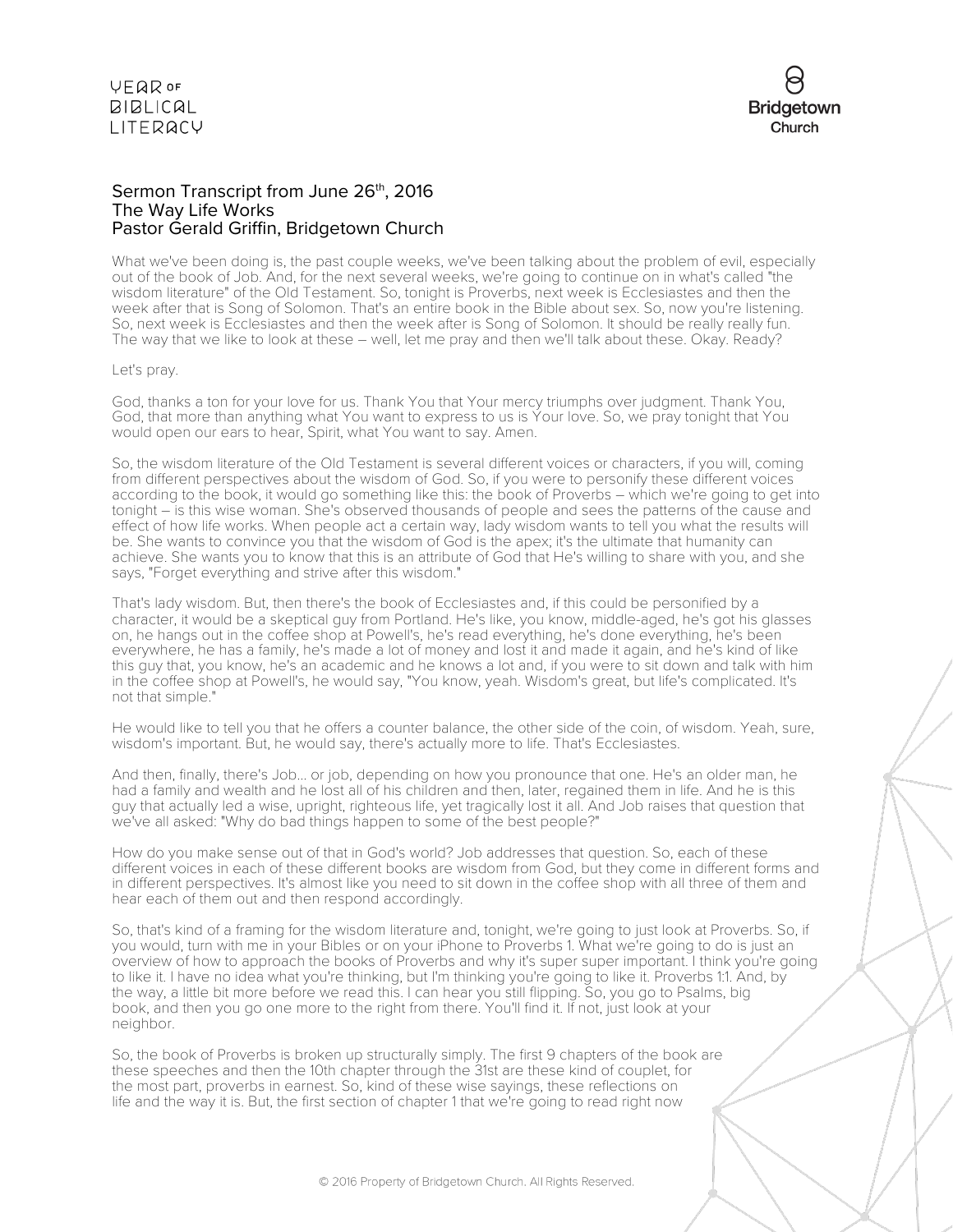

just kind of gives you the reader's digest, super small snapshot, what is this whole thing about, who wrote it and that kind of deal. So, let's read it. It's really helpful. Ready now? Okay.

Proverbs 1:1: "The proverbs of Solomon son of David, king of Israel:

"for gaining wisdom and instruction; for understanding words of insight;

"for receiving instruction in prudent behavior, doing what is right and just and fair;

"for giving prudence to those who are simple, knowledge and discretion to the young –

"let the wise listen and add to their learning, and let the discerning get guidance–

"for understanding proverbs and parables, the sayings and riddles of the wise.

"The fear of the Lord..." – and notice, if it's all caps "LORD," that's Yahweh, God's personal name. So, "The fear of Yahweh...

## "The fear of  $\lceil$ Yahweh] is the beginning of wisdom, but fools despise wisdom and instruction."

So, written by Solomon son of David, some of the proverbs are from other people, but the majority of the book is this compilation of Solomon's wisdom and, quite simply, the book exists to gain wisdom, knowledge, insight. And, before we go too far, we kind of have to define "what is wisdom?" What's interesting is the Hebrew idea behind it so much bigger than just what we would think of as wisdom. And the Hebrew word is "chokmah." Can you say it one more time? "Chok" with a [throaty sound]. Clear your throat there. "Chokmah." Ready? We're going to say it together. One, two, three. "Chokmah."

Yeah. You got it. Whoa. That was a bit much right there. Someone was clearing their throat the whole time. "Chokmah" is this universal law woven into the fabric of the universe. It's actually described that when God created everything that exists, He did it through "chokmah." All of creation is ordered and coheres to "chokmah." It's a set of cause and effects in the universe that you can choose to work with or against. It's kind of like if you've ever worked with wood. I'm not like a super wood guy, but, you know, if you've worked with wood before, you know that there's a grain and, if you cut along the grain and you're going to sand and finish the wood along the grain, it works well. But, if you go across the grain and try and sand across the grain, it's difficult. It creates issues.

And that is this idea of "chokmah." It's a universal flow in the universe. And I know what you're thinking. It sounds a lot like the force in Star Wars. Right? And John Mark's not here, but we do have a picture of John Mark with his Star Wars family. And, if you haven't been to Bridgetown, welcome to Bridgetown. We're a Star Wars church. John Mark's on vacation but in his heart right now he's just feeling like, "Oh, man. I think they're going to be okay at Bridgetown tonight."

So, lady wisdom looks at these patterns in relationships – family, sexuality, business – and she invites you into this flow of "chokmah;" of wisdom. She's basically saying, "Look, all of the universe works well when you're in step with wisdom."

That's her argument. Now, if you read much of this book you'll see right away that there's this literary structure where, basically, it's a father writing to his son. So, look at Proverbs 1:8.

## It says, "Listen, my son, to your father's instruction."

Or Proverbs 1:10, "My son,"

And then Proverbs 2:1 says, "My son,"

And it goes on and on and on. The structure is this father speaking to the son. So, the question is, "Okay, why? Why is it so important that this dad needs to impart all this wisdom to his son?

And the answer's pretty obvious. It's because young men can be really dumb. And I can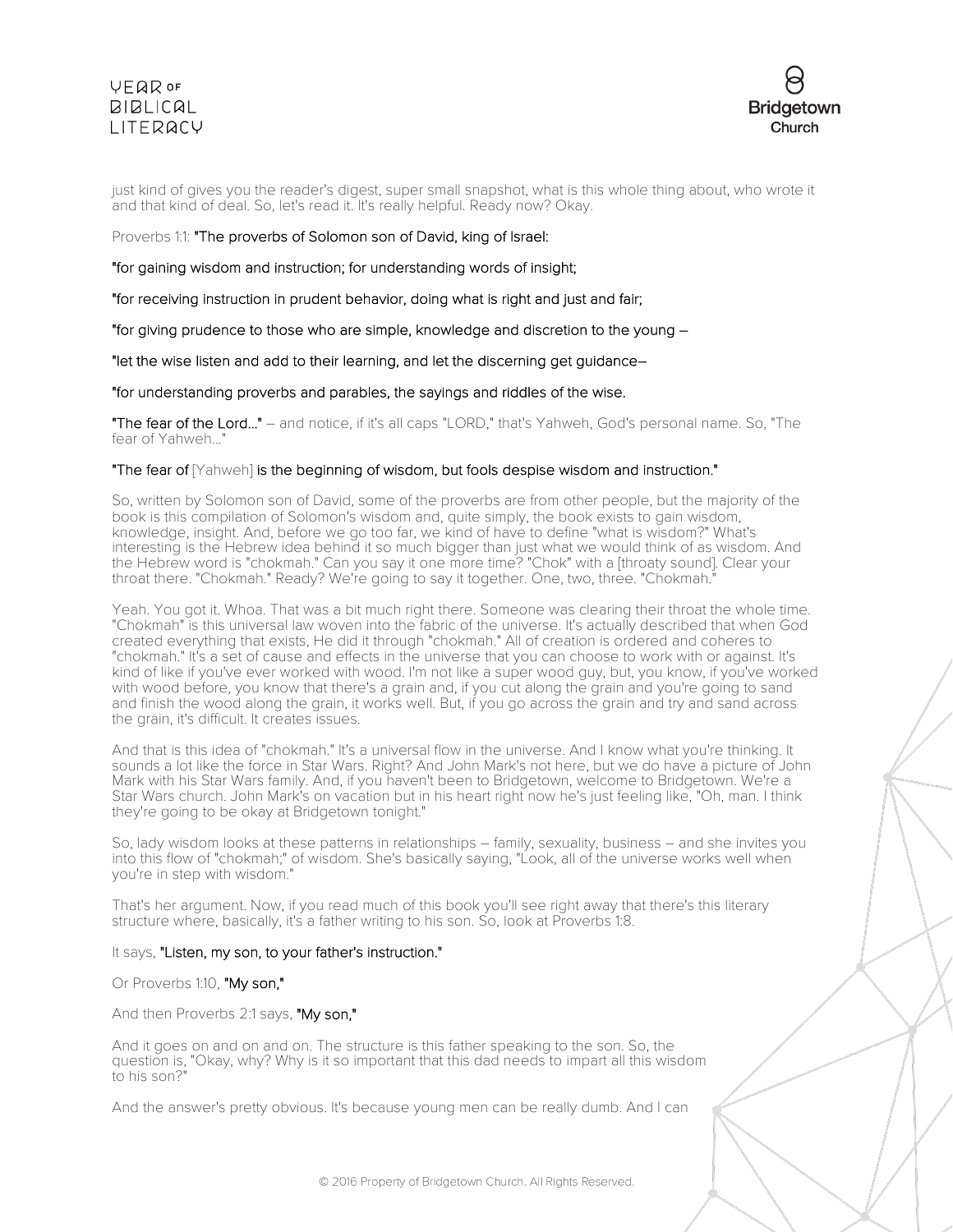

say that because I was a young man. And it's true. I mean, think about it. The age for men, 18-25-year-olds, that's the highest death rate, the mortality rate, for men is during that time. Some of you guys are almost through. You can make it. You're going to make it through. Then, after 25, it drops off. Because, even biologically, the frontal cortex of the brain, which helps us make decisions, isn't even fully formed in men until after 25. So, I'm just saying, as one dude to some other dudes, we definitely need this wisdom. It's a certain kind of medicine that we need.

And ladies, don't feel left out. Because, as the story goes on and wisdom is personified, it's personified by lady wisdom. She not only represents Yahweh, the Creator God's wisdom, she represents Him Himself. So, as we continue on, a couple things I just want to point out about Proverbs as you're reading.

The first thing is this: there's a difference between information and wisdom. Wisdom is not information. So, think about this: a few hundred years ago in our country, a person, if they took everything they learned in their entire lifetime, all the information of a lifetime, it could fit in a newspaper, like a daily copy of the New York Times. That was it in their entire lifetime. But, today, in our current culture, we're in a state of information overload. Every day we wake up to news alerts on our phone, we open our web browser to unending amounts of information. I mean, you can watch, now, a movie at home and, if you're watching and you're like, "Hey, where's the setting? Where did they film this? Where's the location they're filming? This is really cool in this movie." You can pull out your phone and type in "whatever movie you're watching" and "locations" and then boom, it's right there.

Like, "Who is that actor? I don't know who that is."

Type in the character's name. Boom. All of it. There's information to an absurd level. Have you guys watched any movies on Amazon Prime? There's this bar on the side that, if you're watching on your laptop and you hover your curser over it, there's basically a little profile of the actor that's on any given scene. There's location stuff, there's trivia information for older movies that are noteworthy. I mean, it's almost distracting. You could read this whole sidebar and miss the entire movie. There's information upon information.

And, if you think about it, in our city, who doesn't want to know about the latest thing? Our city has something new that you can know about every day. A new restaurant, a new development, a new donut. It's just constant, right? And even in our city there's like this shame if you don't know about the latest thing. People are like, "Hey, have you been to Pine Street Market?"

I'm like, "No, I haven't eaten there."

They're like, "Oh, man. I thought you would've by now."

You're like shamed publicly for not knowing new information. That's the air that we breathe, right? But, here's the thing: wisdom is different than information because it's not new. It's timeless. Unlike info that needs to be updated, wisdom and Proverbs has withstood millennia. Millions of people, literally, from thousands of different cultures, from tons of contexts, have tried out the wisdom of God in Proverbs and proven that it's good. And wisdom is different from information because wisdom has to be lived out. It's not just like some trivial factoid that's useful at a party or in a game to know some detail about some random thing.

Listen, information is valuable for a moment and then it's useless. It's like a boarding pass, if you've flown on a plane ever in your life. If you haven't, you totally should. But, if you've flown recently, you're given this boarding pass with the gate and your seat assignment and your name on it and it's really important, right? You get through security and you're like, "I've got my boarding pass," then you're on your way to the gate and you have to go to the bathroom and you're like, "Okay. I will put the boarding pass in this pocket." Then you do your thing and you come back out and you're like, "Where's the boarding pass?"

You know? You've got to have your boarding pass. You go through and they scan it through the gate and you're like, "Oh, please God. Don't make it pop up and say that I'm on the terror watch list or something." And it scans and you're like, "Yes! I made it!"

You look at your boarding pass for your seat, you get to your seat and then, all of a sudden, the boarding pass is useless. It becomes a bookmark after that point or it's just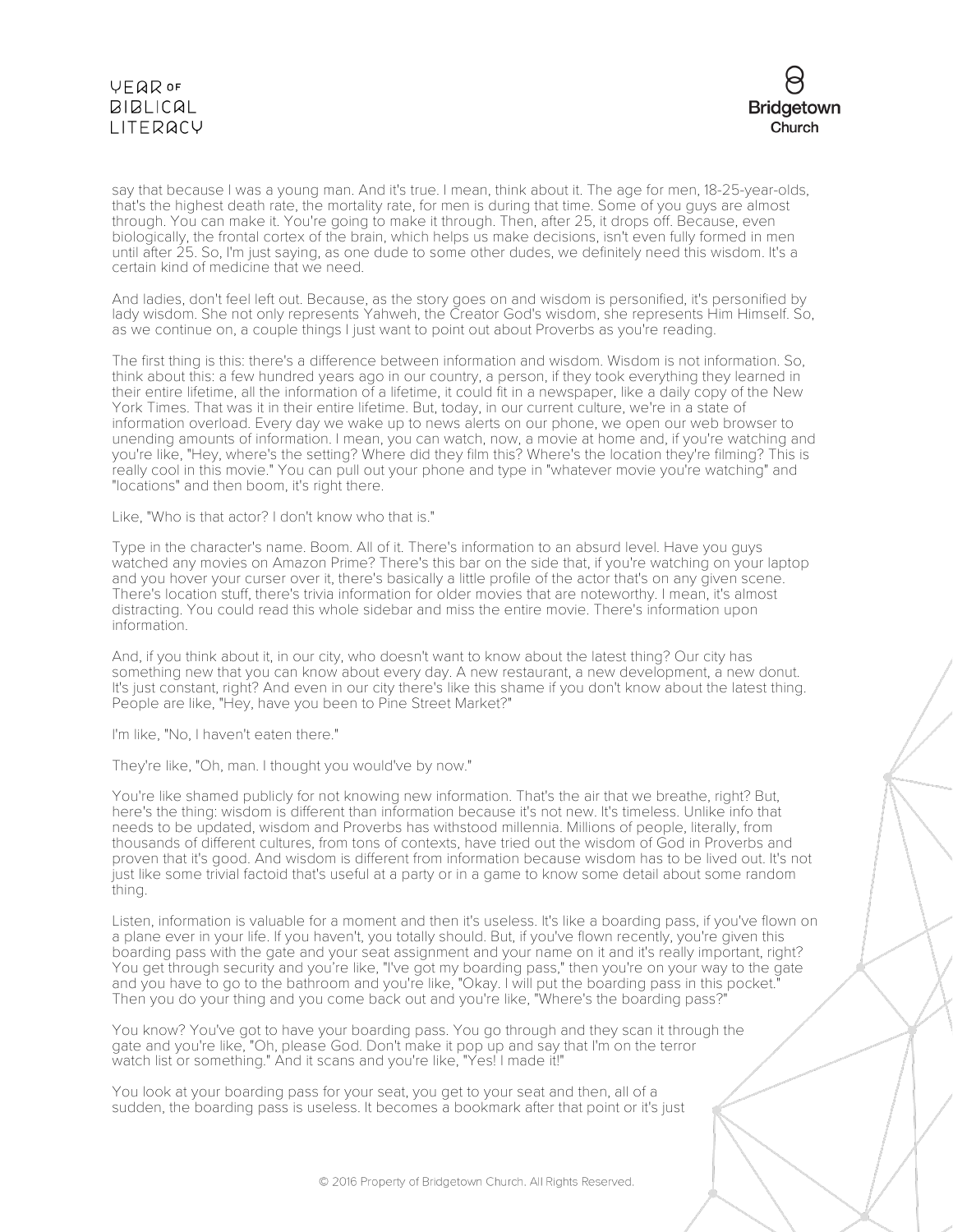

like you leave it. It just doesn't matter. But, for a moment, it's the most important thing in the world. And that's what information is like. Factoids, sound bites, trivia are valuable for a second and then they're discarded and thrown away. But, wisdom, unlike information, reminds us that the decisions that we make actually have consequences. Wisdom teaches us that even the super-informed in our day and age can still be foolish. You can know everything about culture, you can know everything about your profession, real estate, finance and still be totally out of step with the flow of God's wisdom and be a fool.

I mean, like a woman who has advanced successfully in her career and climbed the corporate ladder and more responsibility and more notoriety, bigger paycheck, she can seem so smart in that realm and yet have a marriage at home that's falling apart. I mean, think about it. We all know people who are super wellinformed, successful, and yet their personal lives are a wreck. Because, too often, we mistake information and intelligence for wisdom. They are not the same. Wisdom is skilled living, and we need it, I need it to know how to navigate the ins and outs of daily life, relationship, marriage, family, business, sexuality, everything. We desperately need wisdom.

And one of the things that's super helpful about wisdom is that it's practical; it's down to earth. Okay? A simple way to think about wisdom is this: it's knowing how to say and do the right thing at the right time. Wisdom has to do with what sociologists call "emotional intelligence" or "EQ." You've heard of "IQ," right? Intellectual intelligence, right? "EQ" is emotional intelligence. This is what we call social skills or street smarts. It's the skill of handling interpersonal relationships, knowing how to say and do the right thing at the right time. The other day, you know, I was downtown, northwest 23rd, with my son and my wife and we're walking up by Levi's and Urban and we're going up to Cost Plus World Market and this guy, who we don't know who's a little bit just different and super friendly in a weird way, comes right up next to us and he's got this blazer, like a sports jacket, on, and I don't know if he had anything underneath. It might have been just that.

He walks right up to us and he's like, "Hey. I got the sport jacket." Or something like that. I'm like, "Hey, dude. I don't know if I know you." And my son, Simon, doesn't skip a beat – he's 16 – and he's like, "Hey, man. That thing's cool."

And the guy's like, "Yeah. I need to get some leather elbow patches on it."

And Simon's like, "Yeah. And maybe some glasses."

And the guy's like, "Yeah, man. Totally!"

You know? And they just chatted up a little bit and then the guy opened the door and we went into World Market and, thankfully, he didn't follow us. But, the thing is is that Simon expressed, in that moment, like, sometimes somebody like that comes up to you on the street and you're like, "Hey, dude. This is weird. I'm going to run." You know? Or you just ignore them. But, Simon just jumped right in. He was like, "Oh, yeah. Hey, man. That jacket is cool.

Some people just have that naturally. That's that idea of "EQ." Some would say that this emotional intelligence is even a greater indicator of success that IQ. Some have said that, often times, the "A" students end up working for and working under the "C" students. But, you can't have both. So, if you're like, "Perfect. I'm going for all Cs."

No. You can't have both. But, Proverbs guides you in this ability of knowing how to say and do the right thing at the right time. So, I just want to show you a couple of these super practical – these are like "how to be a better human" proverbs. Okay? Are you ready for this? One person. Okay. The rest of you guys just listen in.

### Proverbs 27:14: "If anyone loudly blesses their neighbor early in the morning, it will be taken as a curse."

Right? Most of you guys are like, "Duh." But, you know, I think I've shared with you before. I like to get up early, make coffee and then I'm usually the first one down in the kitchen and, as my kids are waking up and coming down and my wife's coming down I'm like so excited to see everybody. I'm an extrovert and I've been alone for like 10 minutes so I'm like, "Where is everybody?"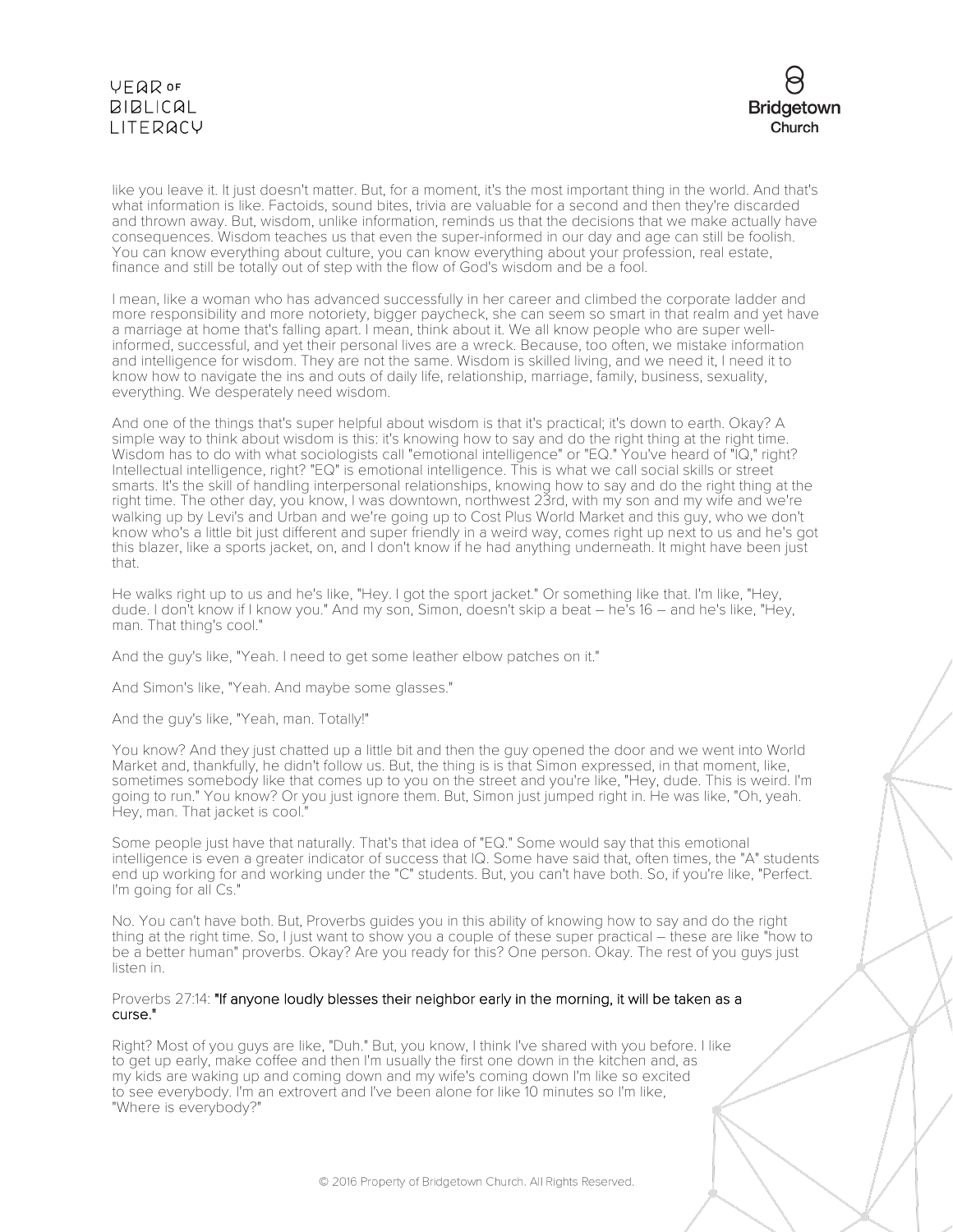

And, certain members of my family, who will go unnamed, when they come down, I'm like, "Hey, it's so good to see you. Oh my gosh. How'd you sleep? Are you ready for breakfast? What's going on?"

### And I get like a, "Ugh."

Their greeting back to me is a grunt. And I actually had talked to them before and I repented of this, but I would be like, "Hey, you know, you should be more friendly. What's up?"

I thought they were in the wrong. But, actually, I'm in the wrong. According to Proverbs, you don't expect that kind of greeting early in the morning. So, if you want to win friends and influence people to be well liked, do not great loudly early in the morning.

#### Next one. Proverbs 27:2: "Let someone else praise you, and not your own mouth; an outsider, and not your own lips."

Well, what does this mean? Basically, let's be real and agree that nobody likes someone who brags or constantly talks about themselves. The call of wisdom is to develop the skill of actually loving the other person by asking them questions and drawing them out. And, not too long ago, Jenny and I – my wife and I – had this interesting experience with this. We were at a wedding and we're one of those people – I don't know if this has happened to you – who always end up with the worst seats at the meal at the wedding. You know how it works? It's like everybody's talking, milling around, doing whatever you do, you're talking to people. I don't know what you do at a wedding. Just talk to people. You're talking, I talk a lot, and then they're like, "Hey, go ahead and grab your seats," and, unless you're the bride and the groom, it's kind of a free-for-all usually.

Like, "Grab your seats," and all the peasants are trying to get a seat, you know? I'm one of them. But, I have horrible luck and Jenny's like, "What is wrong with us?"

#### I'm like, "I don't know."

But, we always end up where all the seats are gone. Like, we were going to the cool table and it was taken. You're like, "What?" And then you look around and you're like, "Oh my gosh. There's not even any seats." Like, we get a card table in the parking lot and they're like, "Yeah, we'll bring some food out... if there's any left."

You know? I've been to a wedding where I had to sit on the grass and everyone else was in seats and at tables. Okay? And I've been to weddings, actually, with a lot of you guys and some of you guys think it's like musical chairs. You're like hovering around the chair and then they're like, "Hey, get a seat," and you're like, boom, right there. I know your game. So, we're at this wedding and we're sitting at the last table and we're sitting next to this lady that we have no idea who she is. All of our friends are somewhere else and we're with this lady and we don't know who she is. So, Jenny and I are just like, "Hey, so, tell us about yourself."

So, we'd ask a question and she would talk for like 30 minutes and then we're like, "Wow. Okay, well, do you have any family?" And then another 30 minutes. Basically we just asked her questions – brief ones – and then she talked a lot. And, by the end of the dinner, she said this: "You know what? I really liked getting to know you guys."

Ironically, I don't know if that really happened. And then she said the best thing ever. She said, "And this has been one of the most interesting conversations I've ever had."

I was like, "Well, it was easy. You just talked the whole time."

But, here's the thing: Proverbs teaches us how to interact with people in a way that's winsome; in a way that people walk away feeling encouraged, feeling honored. If she's here tonight, she's probably not feeling honored. I'm still a work-in-progress. Sorry about that. But, these are just, basically, the practicality of Proverbs – I'm really sorry if you're here. I'd love to hear more about how you're doing after. But, not too much. Kidding. She's totally not here. If she is, I'm going home after this out the back.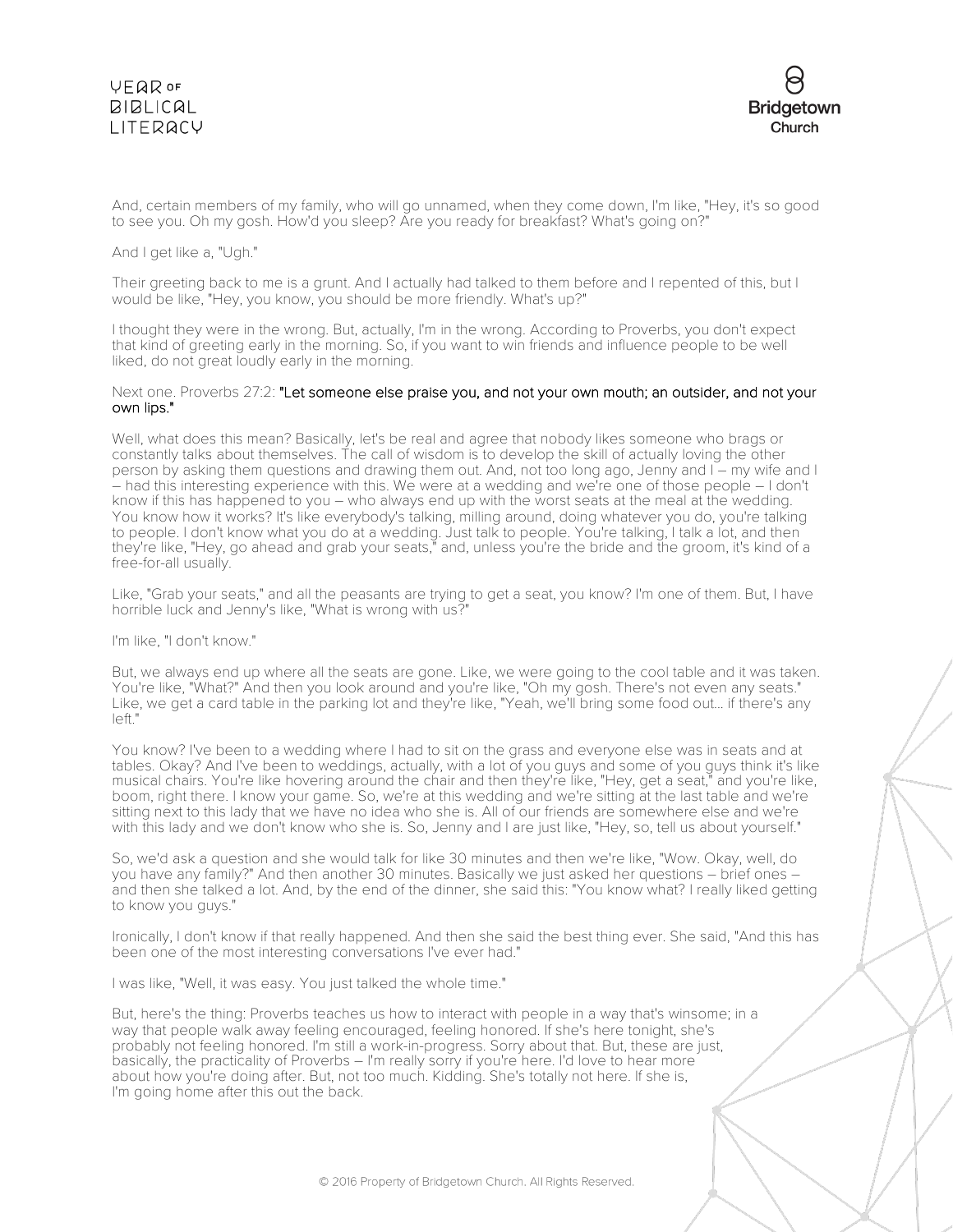

But, proverbs are just helpful in how to be liked by others and how to, in general, not be annoying. This is the grain of life; the way that life works best in God's world. But, the wisdom in Proverbs is not just about life hacking. It also deals with morality and what's right and what's wrong. This brings us to this concept of the fear of the Lord. The fear of Yahweh.

### If you remember, at the very beginning, Proverbs 1:7. Look back there really quickly. It says, "The fear of Yahweh is the beginning of wisdom."

So, the idea behind this is basically that the first step to getting into the flow of "chokmah," the flow wisdom, comes with this concept of fear of the Lord. So, what does it mean? The fear of the Lord does not mean that you run away from God in terror. It actually means that you respond to Him in humility. Listen, if there's anything we should be afraid of, it's life without God; it's life being alone on your own. But, if you are a follower of Jesus and if you want this life, the good news is He invites you into the very life of God. He wants to be with you and He is safe and trustworthy.

You know, a couple years ago we began this journey of learning more about the Holy Spirit and listening prayer and that God actually speaks to us today. And I was – and I've shared this before – really afraid to slow down and have that silence to really listen to what God wanted to say to me. I mean, I thought that if I did that, if I was quiet and I heard God's voice, He would just remind me of all the ways I've screwed up. And I don't know about you, but my mistakes and my shortcomings are in front of me already and I'm like, "Great. Now, I'm just going to take this time and I'm going to ask God to speak and He's just going to point out all the things I've done wrong."

But, what happened when I finally got to that place of still and quiet and said, "Spirt, speak. What do you want to say to me," it was the exact opposite. Just like the words of that song, God's mercy triumphs over His judgment. He delights in showing mercy. All of the judgment that I deserve has already been taken care of on the cross with Jesus. When I slow down and when you slow down and you listen to God's voice, what He wants to speak over you is love. And now, I have probably the best experiences I have had in the past two years have been these moments when God just overwhelms me with His love and His joy.

And for me, oftentimes, it comes with this emotion of laughter and tears and that's what hearing from God and the heart of God is like. And wisdom begins with this acknowledgment that God is the center of the universe, not us. He is a good king, but I'm not the king. So, let's flesh this out a little bit more, this concept of the fear of the Lord, alright?

## Proverbs 3:5 says, "Trust in the Lord with all of your heart and lean not on your own understanding."

The fear of God means I'm saying, "God, You're the one that I'm going to trust for good and evil. I'm not going to lean on my own understanding and how I define it. Instead, I look to You as my good king."

Wisdom comes from outside yourself. It's from God, imparted to you. You see, my understanding of life and situations and even ethics isn't always right. I don't know it all. I need God to guide me and to show me how to walk in this wisdom. And, by the way, the end of that verse right there, the second part is "acknowledge him in all your ways and he will make your paths..." – okay, a couple of you guys went to Sunday school – "...straight."

Here's' the thing I want to say about that really quickly. Remember that this is the book of Proverbs, not the book of promises. The way this works out is you get in the flow of "chokmah," you live according to wisdom, and the likelihood, the majority of the time things do work out according to that. But, the reality is we're in a battle of the world, the flesh and the devil that's fighting against us and, sometimes, case in point, Job. You'll be living the right way, you'll be honoring God and living in the flow of wisdom and tragedy still comes. And God is there and that's very much what we heard from Job.

Next one. Proverbs 3:7: "Do not be wise in your own eyes; fear the Lord and shun evil."

So, just like Adam and Eve, we just choose. Do we want to have this so-called wisdom from our own perspective, our own eyes, or are we able to say, "No, God? I fear You. I honor You. And You can tell me, You can guide me. I want You to give me Your wisdom, not my own."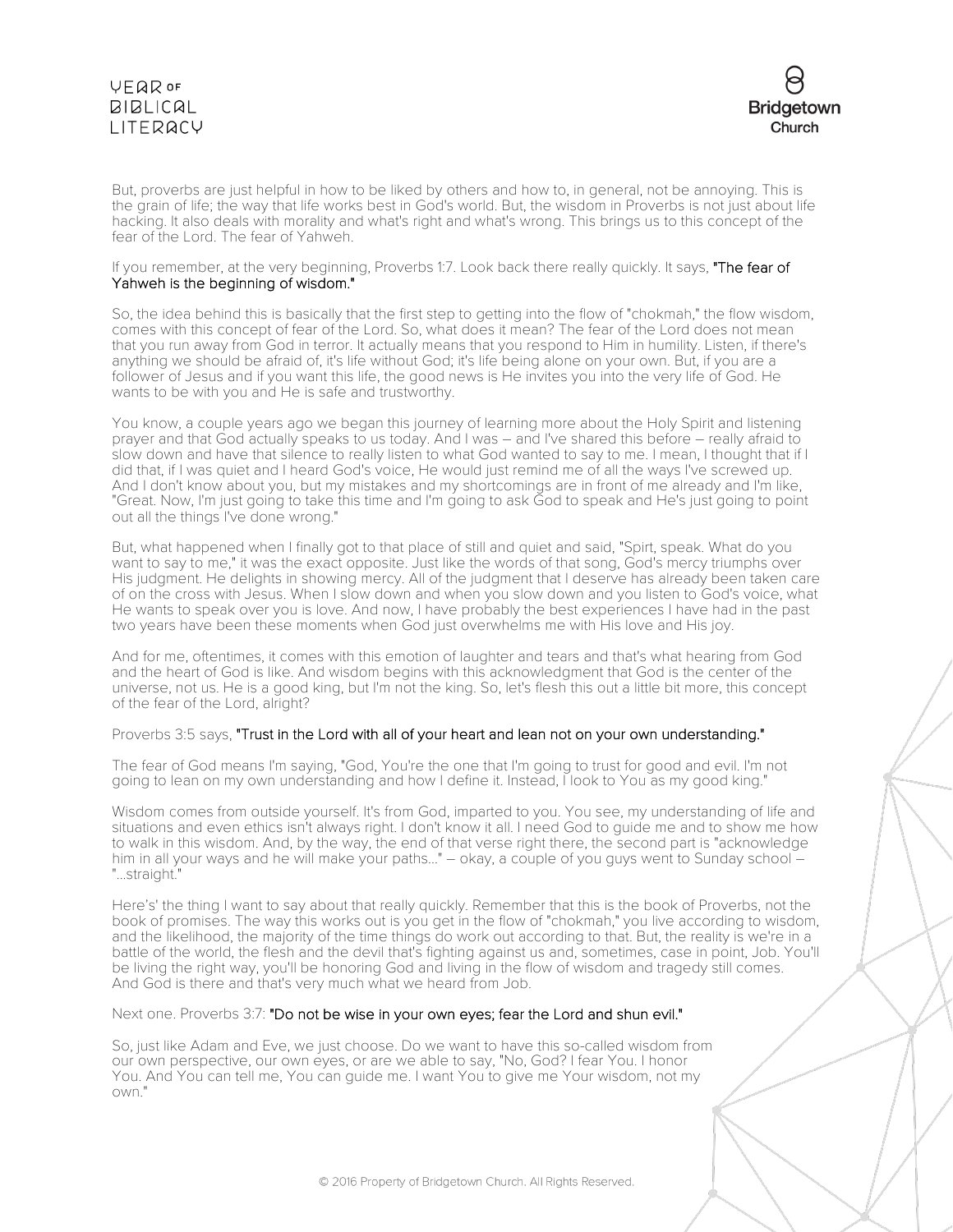

And this, you can see, practically, like in the workplace – I mean, picture somebody that just came out of college and they're in their first professional career and they're in a culture in the workplace where they're asked to lie; to falsify numbers. And everybody there on their team and their company does it. It helps the company. Everybody's like, "Hey, man. You're guaranteed not to get in trouble. This helps the company. This helps us. This is just what we do here."

How does the fear of God and wisdom interact with that? Well, wisdom says, "Quit the job and run."

And you're like, "Well, this is my first job. I need this to build up..."

No. Wisdom says you quit the job and you run. And it's like, "Well, then what about a paycheck?"

Wisdom says that, in the long run, justice will be served and all of those who are corrupt will be found out. The things that people have done in secret will be exposed. And those who fear God and do justly will be rewarded. Fearing God leads to acting wisely and trusting that, in the end, He's going to take care of you.

One more thing about Proverbs. At the end of the opening speeches, turn with me now to chapter 7. At the end of these speeches are two final invitations. As I said before, chapters 1-9 are the intro to the book, all of the speeches and they leave you, at the end of chapter 9, with a choice. So, let's. Begin in chapter 7 and we're going to read the first speech and invitation and then we'll read the second one. Are you guys with me?

Proverbs 7:6. A little story with an invitation in there. Are you ready? This is the father speaking.

"At the window of my house I looked down through the lattice.

"I saw among the simple, I noticed among the young men, a youth who had no sense.

"He was going down the street near her corner, walking along in the direction of her house

"at twilight as the day was fading, as the dark of night set in.

"Then out came a woman to meet him, dressed like a prostitute and with crafty intent.

"(She is unruly and defiant, her feet never stay at home; now in the street, now in the squares, at every corner..." – it's kind of creepy. It's like she's everywhere – "...she lurks.)

"She took hold of him and kissed him and with a brazen face she said:

"'Today I fulfilled my vows, and I have food from my fellowship offering at home.

"'So I came out to meet you; I looked for you and have found you!

"'I've covered my bed with colored linens from Egypt.'"

Which I guess are nice. I don't know. I haven't seen them. Apparently they're really cool.

Proverbs 7:17: "'I have perfumed my bed with myrrh, aloes and cinnamon.

"'Come, let's drink deeply of love till morning; let's enjoy ourselves with love!

"'My husband is not at home; he has gone on a long journey.

"'He took his purse...'" – think like "man purse;" satchel – "'...filled with money and will not come home till full moon.'"

"With persuasive words she led him astray; she seduced him with her smooth talk.

"All at once he followed her like an ox going to the slaughtered, like a deer stepping into a noose till an arrow pierces his liver,"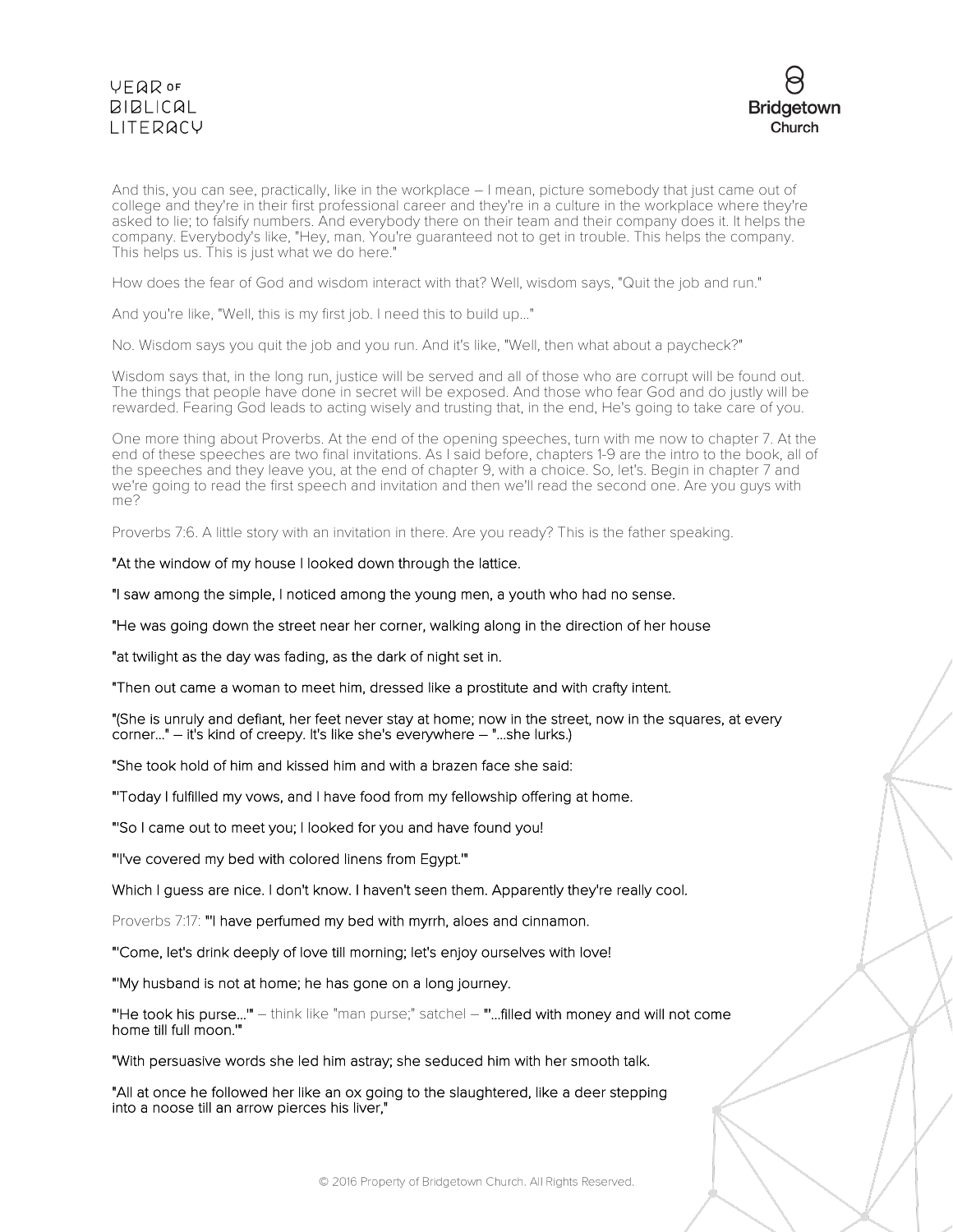

## Ouch.

"like a bird darting into a snare, little knowing it will cost him his life.

"Now then, my sons, listen to me; pay attention to what I say.

"Do not let your heart turn to her ways or stray into her paths.

"Many are the victims she has brought down; her slain are a mighty throng."

That means there's a lot that she's killed.

## "Her house is a highway to the grave, leading down into the chambers of death."

So, what's imbedded in that little narrative is a speech, right? The seductress woman comes out and she's basically trying to lure this young man in to her house and, ultimately, to her bed. And that is a representative of falling in foolishness. And it's an invitation from her to anyone who reads this to follow her way. But now, conversely, let's go ahead and flip to Proverbs 9 and let's hear another invitation.

Proverbs 9:1-6: "Wisdom has built her house; she has set up its seven pillars.

"She has prepared her meat and mixed her wine; she has also set her table.

"She has sent out her servants, and she calls from the highest point of the city, 'Let all who are simple come to my house!'

"To those who have no sense she says, 'Come, eat my food and drink the wine I have mixed. Leave your simple ways and you will live; walk in the way of insight.'"

Now, skip down to verse 13. Now she's speaking about folly.

She says, "Folly is an unruly woman; she is simple and she knows nothing.

"She sits at the door of her house, on a seat at the highest point of the city,

"calling out to those who pass by, who go straight on their way,

"'Let all who are simply come to my house!'

## "To those who have no sense she says, 'Stolen water is sweet; food eaten in secret is delicious!'

## "But little do they know that the dead are there, that her guests are deep in the realm of the dead."

Period. So, here's the contrast: two invitations to two different meals and two different women. One, the seductress. Her husband's gone, she's got some food, she's got her bed made out and her lips are dripping like honey in her seductive speech. And then, on the other hand, you have lady wisdom. Her house is at the highest point in the city and, in the ancient Near East, this is where the temple would be. The temple is where God meets with man and I think what's happening here is that lady wisdom is shown in the place of where God's temple would be and she's representing the creator God, Yahweh. And she's inviting anyone that will listen to eat with her. And the greatest difference is lady wisdom says, "Eat with me and you will live," and lady folly says, "Eat with me and it will be really good."

It's kind of like the stripper at the club or the dealer offering a high. It's going to be really good and it's going to end in death. She says, "Come with me for a really good time," but then what Proverbs says is, "But what you don't know is that all who eat with her are dead."

It's like, "Everybody who went in and joined her for a meal ended up dead and buried under the house."